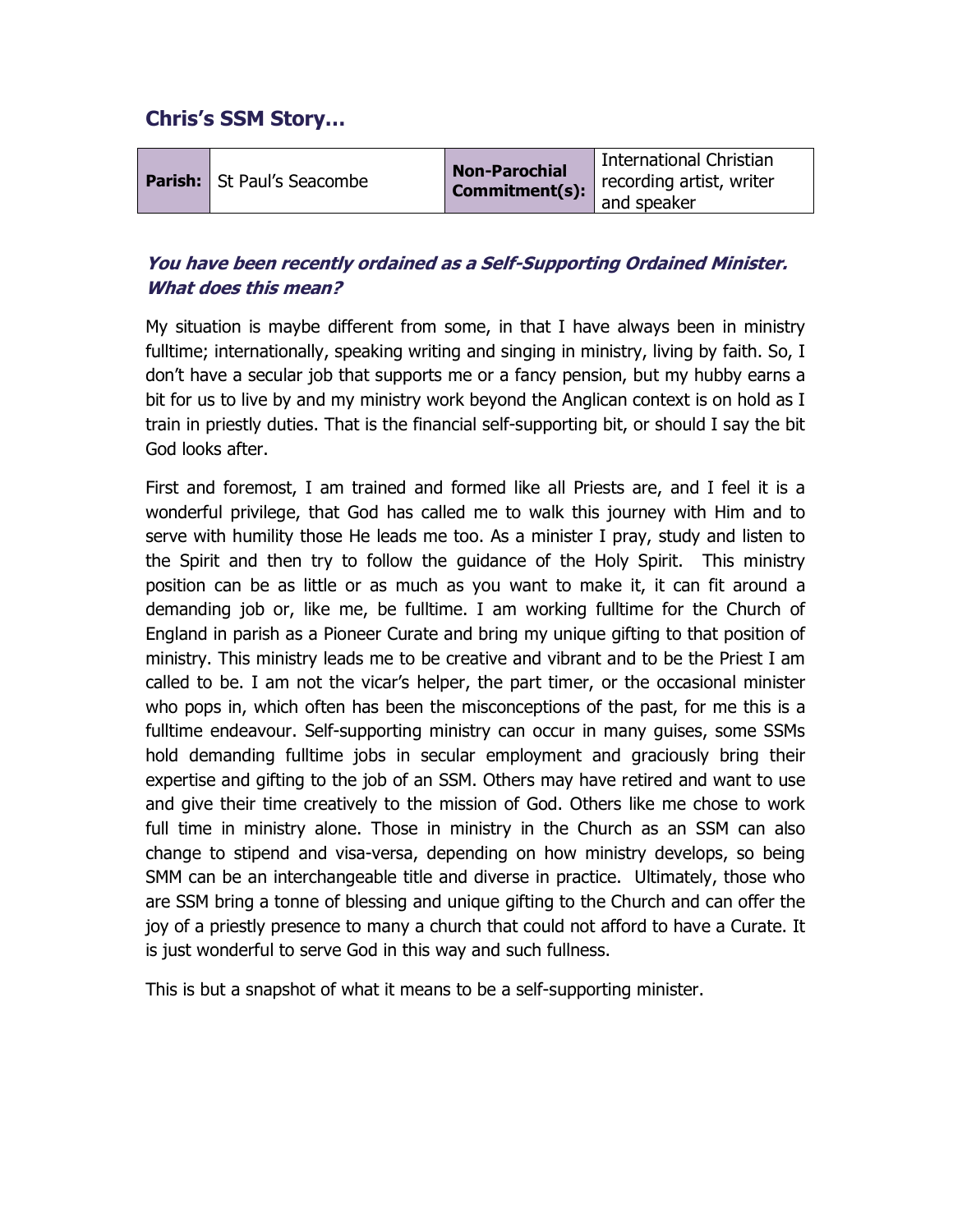## When you say, 'Pioneer Ministry', can you explain that? (I'm guessing you might!!!)

I am passionate in pioneering fresh expressions and church planting and encouraging the mixed economy Church. I have just finished an MA in Church Leadership and my dissertation was "What kind of leadership is needed to make the Mixed Economy Church flourish?" I have been a practitioner of evangelism for over 30 years and am passionate about contextual mission, and that takes pioneering leaders and pioneering ministry of all kinds. A brief explanation would be the community of believers and those who have come from that community as ordained leaders to empower others to be embedded in their communities and contexts. It means to work alongside others in community and to spot where God is already working in community, because He calls us to engage in the 'missio Dei', the mission of God. Pioneer ministry is both visionary and inspirational, with the ability to take the Church forward, valuing the past but eagerly anticipating and venturing into the future. Prayerful listening and faithful following of the Holy Spirit is essential.

This prayer from St Brendan the Navigator, an early pioneer, describes pioneering well:

> Lord I will trust you help me to journey beyond the familiar and into the unknown. Give me the faith to leave old ways and break fresh ground with You....... . $^1$

#### So, what does ministry 'look like' for you?

Ministry for me looks like a God led adventure, I became a Christian in a free Brethren church, many years ago and an elder used to always say, that our life journey was an exciting journey with the Lord. I have learnt ministry takes you through mountain tops and stormy valleys, but God is always faithful.

At present I am learning my priestly duties with my Training Incumbent and have been bringing ideas to the table for free expressions of church and planning a new community. I am blessed to have a very supportive Incumbent for my myriad of ideas brewing. I am also getting to know my church folk as I am the new girl in town and watching pastorally for the things God wants me to notice and do.

I am learning to lead and to minister at occasional services, such as births, weddings and funerals when they occur and also learning all those jobs behind the scenes that keep a church running correctly.

<sup>-</sup> $1$  'The Prayer of St Brendan the Navigator – Marks in the Sand', accessed 21 August 2020, https://marksinthesand.com/2016/01/13/prayer-st-brendan/.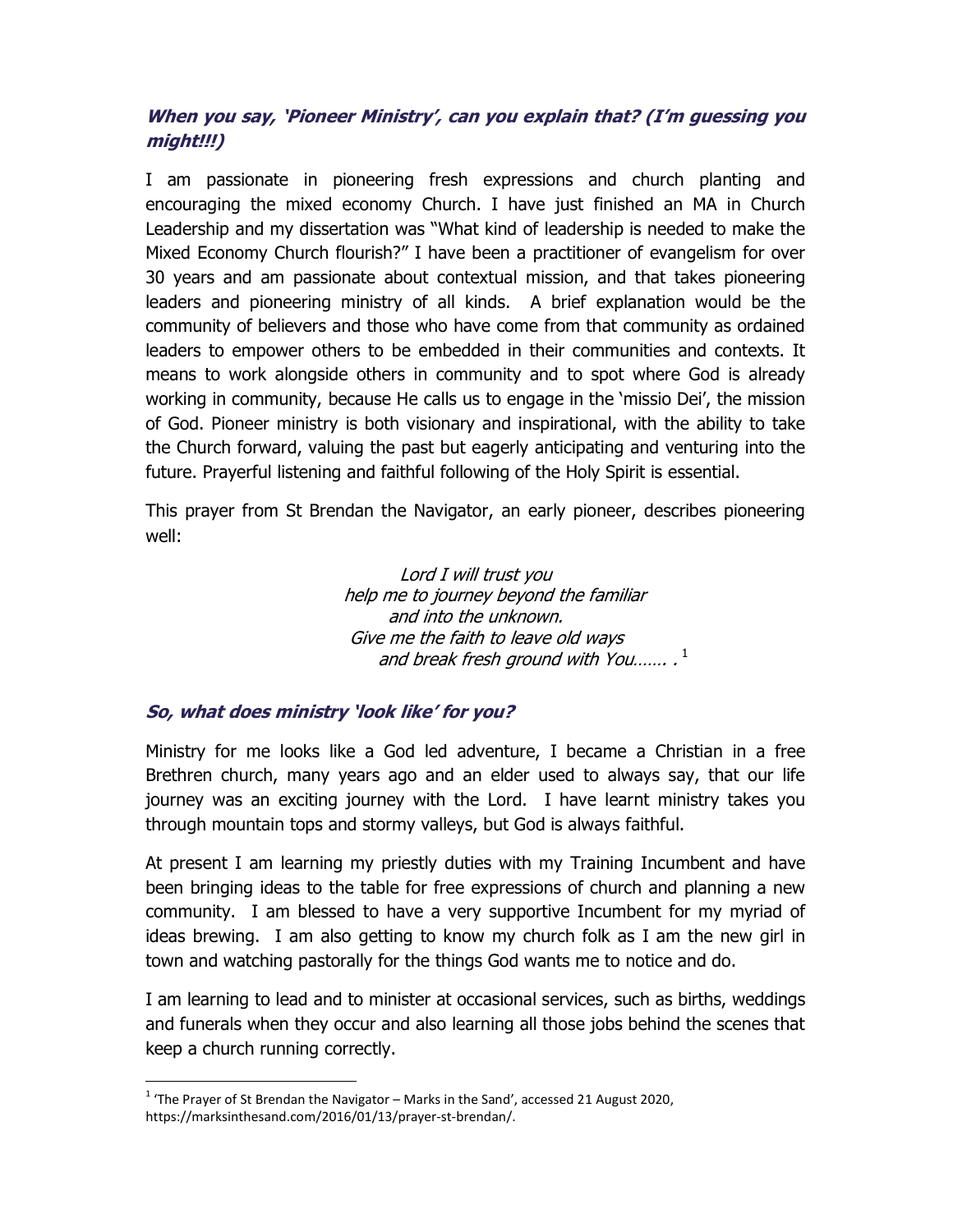As a pioneer I am connected across dioceses and to national panels for pioneering and think tanks. I am also on different courses related to pioneering. For me as a pioneer I am always looking for ways to make church relevant and engaged, in a very challenging context, which means prayerful listening to the context and the patterns and rhythms in community. Prayer and courage are essential.

#### Are there any challenges to being SSM?

Challenges can be seen as roadblocks or opportunities, I prefer to see them as opportunities and considerations, but that does not mean I wear rose-tinted glasses.

If you are working in secular employment and therefore a self-supporting Priest, there are considerations that must be made, rather than challenges. I also, prefer the title 'bi-vocational' here, as it acknowledges the call of priesthood to both contexts rather than focusing on monetary provision. This means you are a priest in church and also a pioneer of the Gospel to your fellow workers and in your context, engaging in the mission of God. So, therefore stand tall but humble in your call. In this situation the balance of time applied to each must be respectfully considered, as it is not wise, as a Priest, to burn the candle at both ends. So, time management is very important. You must consciously decide how much time can be given to church, after your duties and responsibilities in secular employment have been considered. This is to be considered after the most important factor for all Priests; the very important issue of time for family, and for self-discipleship, and most importantly for having fun. If failing to do this important step leads to a ministry driven by stress and that can bring its own problems. So, it is helpful to ministry not to see your work and church as separate entities but to see church and work as all part of your ministry, your bi-vocation. So, if you decide to work say in secular work for 70% and church work gets 30%,that does not mean that you are a lesser priest than someone working fulltime in the church context. It is the emphasis of mission that is different, not the call of priesthood. So be encouraged if this is your choice.

If you are a crazy, pioneering type like me working fulltime in church then you still also have the same considerations, relating to the balance of church to family and care of self, and to have opportunity to just chill and do your favourite thing. This is the call of all priests and deacons, to have a walk that is prayerful, empowered by God, for the long haul, this balance will often go out of kilter which is why a prayerful walk is essential and regularly taking stock is important.

Other issues you will have to deal with, is the peril of the mis-informed. They appear in many guises from fellow workers, church folk, leaders or those who don't think before they speak. There are those who have no understanding of selfsupporting ministry. It would be easy to rise to the bait injured, hurt and misunderstood, but the most efficient way to deal with this is to have a deep understanding of your Call, in the greater mission of God, as I have already